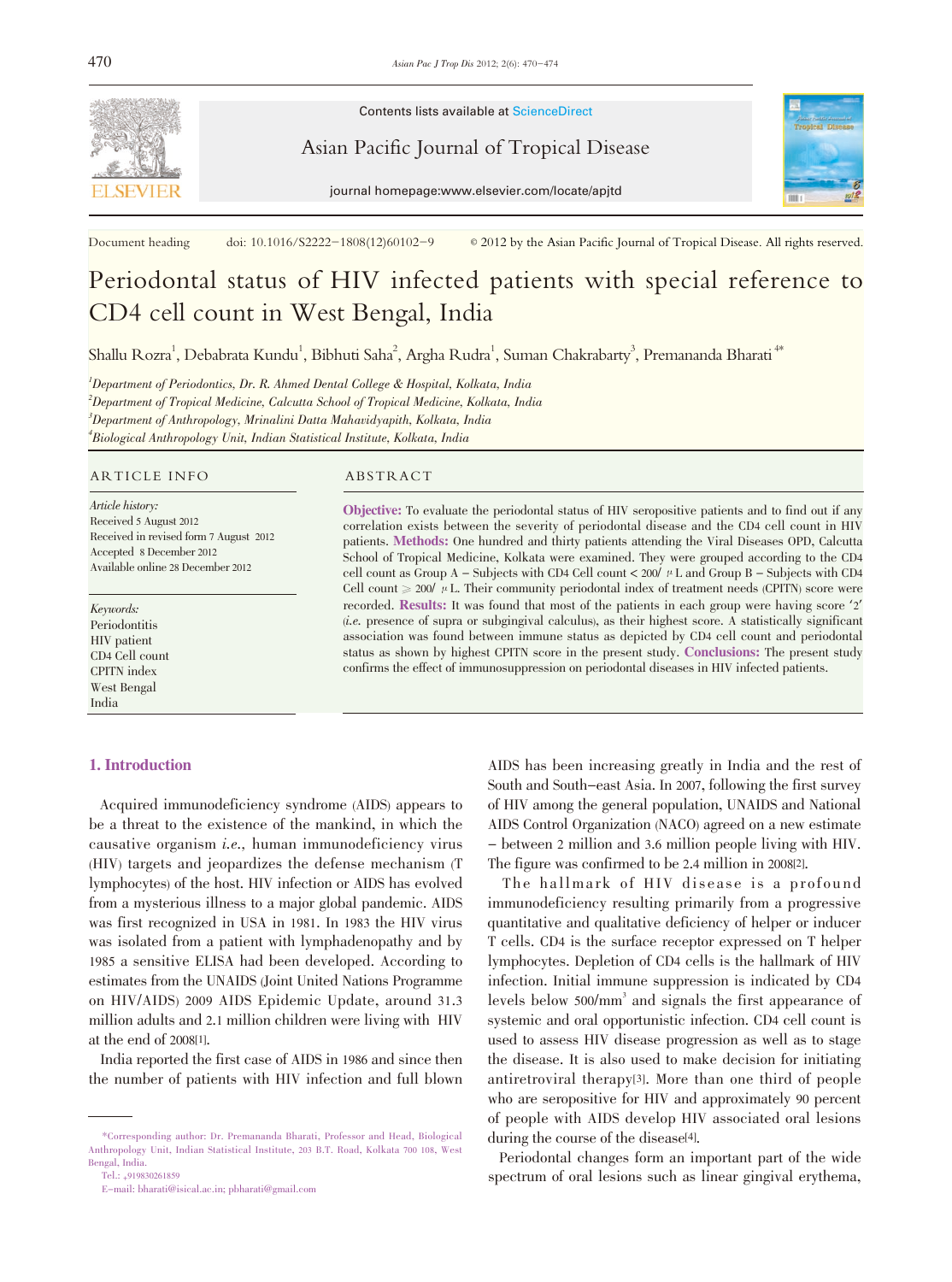necrotizing ulcerative gingivitis and necrotizing ulcerative periodontitis which are characteristic manifestations of this infection. Periodontal manifestations in patients with HIV infection were first described in 1987[5]. At the Fourth International Workshop on Oral Manifestations of HIV Infection, it was emphasized that a greater understanding of the nature and severity of periodontal diseases among people with HIV is necessary in developing countries[6]. Since periodontal status closely reflects the immune status of an individual, its study is important in HIV infection[7]. Though the studies of periodontal manifestations of HIV infection have been done in other parts of the world, such studies are lacking in India especially in the eastern parts of the country. So, the aim of the present study is to evaluate the periodontal status of HIV infected patients in a non dental setup and to find out if any correlation exist between the severity of periodontal disease and CD4 cell count in HIV infected patients.

# 2. Materials and methods

A sample of 130 HIV infected patients attending the Outpatient Department of Virology, Calcutta School of Tropical Medicine, Kolkata, India were examined for their periodontal status. On the basis of clinical features HIV infected patients were grouped as Clinical stage I, II, III or IV as per WHO clinical staging of HIV/AIDS adults and adolescents, 2006. Periodontal examination of all subjects was done using the Community Periodontal Index of Treatment Needs (CPITN) index, in accordance with the recommendations of WHO[8,9].

CPITN Scoring were as follows:

SCORE 0: No signs of disease

SCORE 1: Gingival bleeding after gentle probing

SCORE 2: Supra-or subgingival calculus

SCORE 3: Pathologic pockets 4 or 5 mm deep

SCORE 4: Pathologic pockets 6 mm or deeper

The highest scoring CPITN sextant was recorded for each individual and subjects were then classified according to highest CPITN score as follows:

Subjects without periodontitis-Highest CPITN score '0', '1', or  $2'$ .

Subjects with periodontitis-Highest CPITN score '3' or '4'.

CD4 cells were estimated based on the principles of fluorescence activated cell sorting (FACS), using MultiSETTM software, to give data on the computer in form of graphs.

On the basis of CD4 cell count, all HIV infected patients were divided into two groups as:

Group A-Subjects with CD4 Cell count  $< 200/\mu$  L

Group B-Subjects with CD4 Cell count  $\geq 200/\mu$  L

The effect of anti retroviral therapy (ART) on periodontal status was also evaluated.

# 2.1. Statistical analysis

Besides frequency distribution, the data was analysed using  $Chi$ -square test and Mann-Whitney  $U$  test. The entire analysis was done using SPSS 11.0 version and Excel 2000.

# 3. Results

To evaluate the periodontal status of HIV infected patients, a total of 130 subjects were enrolled for the study (Table 1) and CD4 cell count of all the subjects were investigated. The mean age of the patients was 34.20 years.

#### Table 1

Sex-wise distribution of mean and standard deviation of age of the patients.

| <b>Sex</b> | No. of patients | Mean $age \pm SD$ |  |
|------------|-----------------|-------------------|--|
| Male       | 74              | $35.58 \pm 7.02$  |  |
| Female     | 56              | $32.37 \pm 7.43$  |  |
| Total      | 130             | $34.20 \pm 7.35$  |  |

#### Table 2

Distribution of highest CPITN Score in HIV seropositive patients  $[n \infty]$ .

|            |          |          | Highest CPITN score |          |         |
|------------|----------|----------|---------------------|----------|---------|
| <b>Sex</b> | $\theta$ |          |                     | 3        | 4       |
| Male       | 8(10.8)  | 10(13.5) | 38 (51.4)           | 10(13.5) | 8(10.8) |
| Female     | 12(21.4) | 13(23.2) | 22(39.3)            | 5(8.9)   | 4(7.2)  |
| Total      | 20(15.4) | 23(17.7) | 60(46.2)            | 15(11.5) | 12(9.2) |

### Table 3

Periodontal status of HIV seropositive patients  $[n \ (\%)]$ .

| <b>Sex</b> | Non-periodontitis<br>(CPITN Score 0, 1, 2) | Periodontitis<br>(CPITN Score 3, 4) |
|------------|--------------------------------------------|-------------------------------------|
| Male       | 56 (75.7)                                  | 18(24.3)                            |
| Female     | 47 (83.9)                                  | 9(16.1)                             |
| Total      | 103(79.2)                                  | 27(20.8)                            |
|            |                                            |                                     |

 $Chi$ -square=1.319,  $df$ =1,  $P$ >0.05.

# Table 4

Sextant wise distribution of CPITN Score in HIV seropositive patients  $[n \ (\%)]$ .

| Total  | Total                       |  | Highest CPITN score                                     |  |
|--------|-----------------------------|--|---------------------------------------------------------|--|
| no. of | no. of<br>patients sextants |  |                                                         |  |
| 130    | 780                         |  | 177 (22.69) 214 (27.44) 311 (39.87) 58 (7.44) 20 (2.56) |  |

Table 2 demonstrates the distribution of highest CPITN score among HIV seropositive patients. It was shown that CPITN Score 2 was the most prevalent score (46.2%), where higher percentages of male (51.4%) were affected compared to female (39.3%). Table 3 shows that the CPITN Score 3 or 4, indicative of periodontitis was seen in 20.8 percentage of total HIV seropositive subjects. It was shown that the percentage of subjects with periodontitis (CPITN Scores 3, 4) was higher (24.3%) among male as compared to female (16.1%). However, the distribution was not statistically significant  $(P>0.05)$ . Table 4 reveals that the sextant-wise distribution of CPITN score in HIV seropositive patients, where highest percentage (39.87%) was shown in CPTIN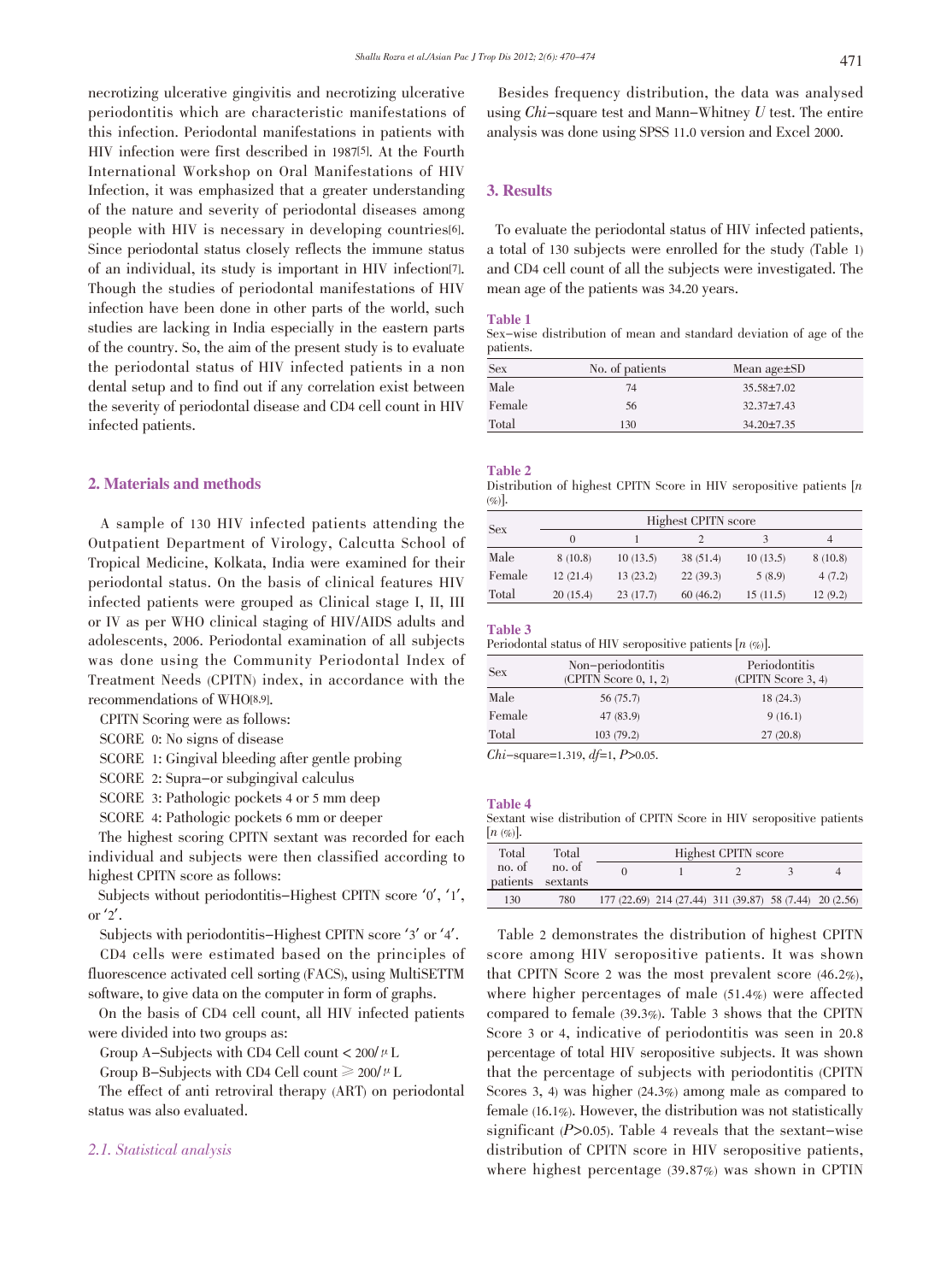|            |                 |          |          | Highest CPITN Score |         |                |
|------------|-----------------|----------|----------|---------------------|---------|----------------|
| WHO Stages | No. of patients | $\Omega$ |          | $\bigcap$           |         | $\overline{4}$ |
| Stage I    | 14              | 2(14.3)  | 3(21.4)  | 6(42.9)             | 1(7.1)  | 2(14.3)        |
| Stage II   | 49              | 10(20.4) | 11(22.4) | 19(38.8)            | 4(8.2)  | 5(10.2)        |
| Stage III  | 46              | 5(10.9)  | 3(6.5)   | 28(60.9)            | 5(10.9) | 5(10.9)        |
| Stage IV   | 21              | 3(14.3)  | 6(28.6)  | 7(33.3)             | 5(23.8) | 0(0.0)         |
| Total      | 130             | 20(15.4) | 23(17.7) | 60(46.2)            | 5(11.5) | 12(9.2)        |

Table 5 Distribution of highest CPITN Score in different WHO groups in HIV seropositive patients  $[n \lll(6)]$ .

score 2. The distribution of patients in each WHO group and distribution of their highest CPITN score is shown in Table 5. It was found that Score 2 was the most prevalent in all WHO stages.

#### Table 6

Periodontal Status of different WHO groups in HIV seropositive patients  $[n \ (\%)]$ .

| WHO Stage | Non-periodontitis | Periodontitis |
|-----------|-------------------|---------------|
| Stage I   | 11(78.6)          | 3(21.4)       |
| Stage II  | 40(81.6)          | 9(18.4)       |
| Stage III | 36(78.3)          | 10(21.7)      |
| Stage IV  | 16(76.2)          | 5(23.8)       |
| Total     | 103 (79.2)        | 27(20.8)      |

periodontal status worsened, though the distribution was not statistically significant and highest prevalence of peridontitis shown in stage IV WHO group.

Table 7 reveals the periodontal status of two groups based on CD4 cell count, score 2 was most prevalent in both the groups- group A (CD4 cell count  $\lt$  200  $\mu$  L) and group B (CD4 cell count  $\geq 200 \mu L$ ). Table 8 shows the subjects with periodontitis vs. subjects without periodontitis, as measured by highest CPITN score per sextant in groups A and B. Percentage of subjects with periodontitis (CPITN Scores 3, 4) was higher in Group A (31.90%) as compared to Group B (14.50%). Further, through Chi square test, it was found that the distribution was significant  $(P<0.05)$ .

|                |                          |  |  | Table 6 depicts that as the WHO stage advanced, |  |
|----------------|--------------------------|--|--|-------------------------------------------------|--|
| <b>Table 7</b> |                          |  |  |                                                 |  |
| 1.1.1          | $Cov1 = \text{constant}$ |  |  |                                                 |  |

Distribution of Highest CPITN Score in Group A and Group B in HIV seropositive patients [n (%)].

|         |                         |                 |           |            | Highest CPITN score |           |          |
|---------|-------------------------|-----------------|-----------|------------|---------------------|-----------|----------|
| Group   | CD4 cell count          | No. of patients |           |            |                     |           |          |
| Group A | $< 200 \mu L$           | 47              | 10(21.30) | 8 (17.00)  | 14(29.80)           | 9(19.10)  | 6(12.80) |
| Group B | $\geqslant$ 200 $\mu$ L | 83              | 10(12.00) | 15(18.10)  | 46(55.40)           | 6(7.20)   | 6(7.20)  |
| Total   |                         | 130             | 20(15.40) | 23 (17.70) | 60(46.20)           | 15(11.50) | 12(9.20) |
|         |                         |                 |           |            |                     |           |          |

Chi-square = 10.644,  $df=4$ . P<0.05 compared within Group A and B.

#### Table 8

Periodontal status of Group A and Group B in HIV seropositive patients  $[n (\%)].$ 

|                               | CD4 cell count          |                 | Periodontal status                                                       |          |
|-------------------------------|-------------------------|-----------------|--------------------------------------------------------------------------|----------|
| Groups                        |                         | No. of patients | Non-periodontitis (CPITN Score 0, 1, 2) Periodontitis (CPITN Score 3, 4) |          |
| Group A                       | $< 200 \mu L$           | 47              | 32(68.1)                                                                 | 15(31.9) |
| Group B                       | $\geqslant$ 200 $\mu$ L | 83              | 71(85.5)                                                                 | 12(14.5) |
| Total<br>$\pi$ $\pi$ $\alpha$ |                         | 130             | 103(79.2)                                                                | 27(20.8) |

 $T=\begin{bmatrix} \texttt{Table 9} \ \texttt{Chi} = \text{square value} \texttt{=} \texttt{5}, \texttt{557}, \texttt{df=1}, \texttt{P<0.05}, \text{compared within Group A and B.} \ \texttt{Main} = \texttt{W} \text{hting } U \text{ test for HIV seropostive patients.} \end{bmatrix}$ 

| Periodontal status |                 | CD4 cell count |              |
|--------------------|-----------------|----------------|--------------|
|                    | No. of patients | Mean rank      | Sum of ranks |
| Non-periodontitis  | 103             | 68.95          | 7 101.50     |
| Periodontitis      | 27              | 52.35          | 1413.50      |

Mann-Whitney U=1 035.500; Wilcoxon W=1 413.500; Z=-2.037 Asymp. Sig. (2-tailed)=0.042.

#### Table 10

Distribution of Highest CPITN Score in different treatment groups in HIV seropositive patients  $[n \ (\%)]$ .

|            | No. of   |         |         | <b>Highest CPITN Score</b>                 |                                                  |         |
|------------|----------|---------|---------|--------------------------------------------|--------------------------------------------------|---------|
| Category   | patients | 0       |         |                                            |                                                  | 4       |
| On ART     | 20       | 3(15.0) | 3(15.0) | $6(30.0)$ $5(25.0)$                        |                                                  | 3(15.0) |
| Not on ART | 110      |         |         | $17(15.5)$ $20(18.2)$ $54(49.1)$ $10(9.1)$ |                                                  | 9(8.2)  |
| Total      | 130      |         |         |                                            | 20 (15.4) 23 (17.7) 60 (46.2) 15 (11.5) 12 (9.2) |         |

ART = anti retroviral therapy.

Table 9 reveals that there exist a significant  $(P<0.05)$  CD4 cell count difference between the subjects with periodontitis

and those without periodontitis in HIV seropositive group based on the Mann-Whitney U test. Table <sup>10</sup> observes the distribution of highest CPITN score in patients on ART and those who were not, where it was revealed that percentage of periodontitis patients (40.0%) was much higher among those on ART as compared to (17.3%) in those not on ART. However, the difference was not significant  $(P>0.05)$  (Table 11).

#### Table 11

Periodontal status of different treatment groups in HIV seropositive patients.

| Category   |     | No. of patients Non-periodontitis Periodontitis |          |
|------------|-----|-------------------------------------------------|----------|
| On ART     | 20  | 12(60.0)                                        | 8(40.0)  |
| Not on ART | 110 | 91 (82.7)                                       | 19(17.3) |
| Total      | 130 | 103(79.2)                                       | 27(20.8) |

Parentheses showing percentage; ART = anti retroviral therapy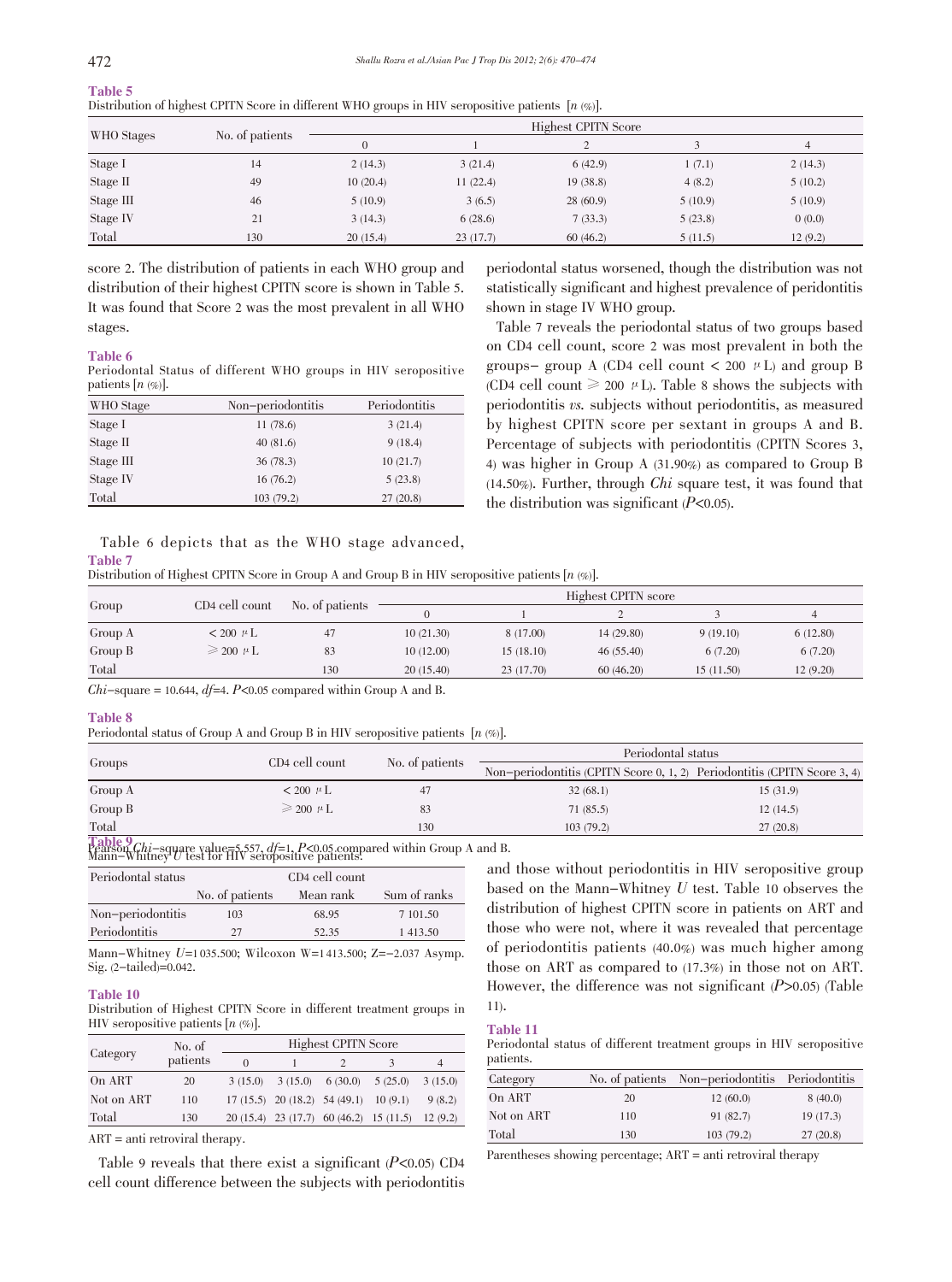# 4. Discussion

Although there have been studies on the effect of immunosuppression on periodontal disease in HIV infected patients, there are very few reports on the association of CD4 cell count with periodontal indices. Moreover, it has not been widely documented in populations from developing countries[10].

Such studies are scanty in India especially in the eastern part of the country. The present study has been carried out with the purpose to evaluate the periodontal status in terms of CPITN of HIV infected persons and its association with the immunosuppression as expressed by CD4 cell count of the individuals.

To prevent any bias, subjects were taken at random from the Outpatient Department of Virology, Calcutta School of Tropical Medicine, Kolkata. Patients with a history of smoking and diabetes-the classical risk factors for periodontal disease were excluded from this study[11-13].

Numerous studies have documented the relationship between immunosuppression and periodontitis; however there has been no standard means of periodontal assessment in those studies[14-19]. In the present study the established CPITN has been used to assess the periodontal status.

In this study, all HIV infected subjects were divided into two groups on the basis of CD4 cell count as Group A (CD4<200/ $\mu$  L) and Group B (CD4 $\geq$ 200/ $\mu$  L)[14,18,20].

In the present study, it was found that out of total 130 heterosexual HIV infected subjects, 84.6 percent presented with some form of periodontal disease, this data is similar to another study where 81 percent of the HIV heterosexual subjects presented with periodontal disease in a non-dental setting[21].

It is of interest to note that none of the patient in the present study presented with linear gingival erythema (LGE), despite its reported prevalence of about 47 percent in India[10]. In this present study, males were found to be more affected with periodontal disease than females, although this difference was not statistically significant. This observation is in contrast to one of the past study[21], where women had significantly more severe periodontal disease than men. There are limited studies available showing differences based on gender. A possible explanation for the findings of present study might be the fact that females are more concerned of their oral hygiene maintenance.

Recent review reported the prevalence of necrotizing ulcerative gingivitis (NUG) and necrotizing ulcerative periodontitis (NUP) to be 0%-9% in HIV infected subjects[22], but in this present study, none of the patient presented with features suggestive of these clinical conditions. When WHO staging, based on clinical presentation of HIV infection was related with periodontal status, it was found that as the stage (WHO) advances, periodontal status worsens, though it was not statistically significant. There are limited studies available for comparison of such observation. A statistically significant association was found between immune status as

depicted by CD4 cell count and periodontal status as shown by highest CPITN score in the present study. Such findings have also been supported by other studies among different populations[14,15,20,23,24]. In contrast, few studies have not found any significant relationship between CD4 cell count and periodontal status[18,19,25-28].

The effect of ART on periodontal status was also evaluated in this study and it was found that the percentage of periodontitis patients (40.0%) was much higher among those on ART as compared to (17.3%) those not on ART, which might be because CD4 cell count of all the patients on ART was below  $300/\mu$  L. There is limited literature for comparison of such an observation, although one study has shown that use of HAART (Highly Active Anti Retroviral Therapy) had no consistent effect on periodontal disease progression[26].

One limitation of the present study was the relatively small study sample. In order to reach to more reliable conclusions, more patients should be included, especially individuals with CD4 cell counts  $< 200 / \mu$  L.

In addition, despite the general agreement regarding the importance and utility of CPITN, its use has been critically evaluated in a number of studies[29-41]. It has been claimed that CPITN findings overestimated both the prevalence and severity of periodontal attachment loss among younger age groups but underestimated these parameters in older subjects.

In the present study, it was found that most prevalent CPITN score among HIV infected subjects was score 2 (46.2%) and 20.7 percent of the subjects had periodontitis. The prevalence of periodontitis was significantly greater in patients of the group having CD4 < 200 (31.9%) than in the group having  $CD4 > 200$  (14.5%). Males were found to be more affected than females. The present study confirms the effect of immunosuppression on periodontal diseases in HIV infected patients. But, it needs to be emphasized that prospective, well controlled randomized studies with larger number of patients in this geographical region are further needed to throw more light on the observations made in this study and to come to a definite conclusion.

#### Conflict of interest statement

We declare that we have no conflict of interest.

#### References

- [1] AVERT. Worldwide HIV & AIDS Statistics Commentary. UK: AVERT; 2009. [Online] Available from: http://www.avert.org/ worlstatinfo.htm [Accessed on 19th August 2011].
- [2] AVERT. HIV Sentinel surveillance and HIV estimation in India. UK: AVERT; 2007. [Online] Available from: http://www.avert.org/ indiaaids.htm [Accessed on 19th August 2011].
- [3] Lewis DA. Antiretroviral combination therapy for HIV infection. Dent Update 2003; 30: 242-247.
- [4] Murray PA. Periodontal disease in patients infected by HIV.